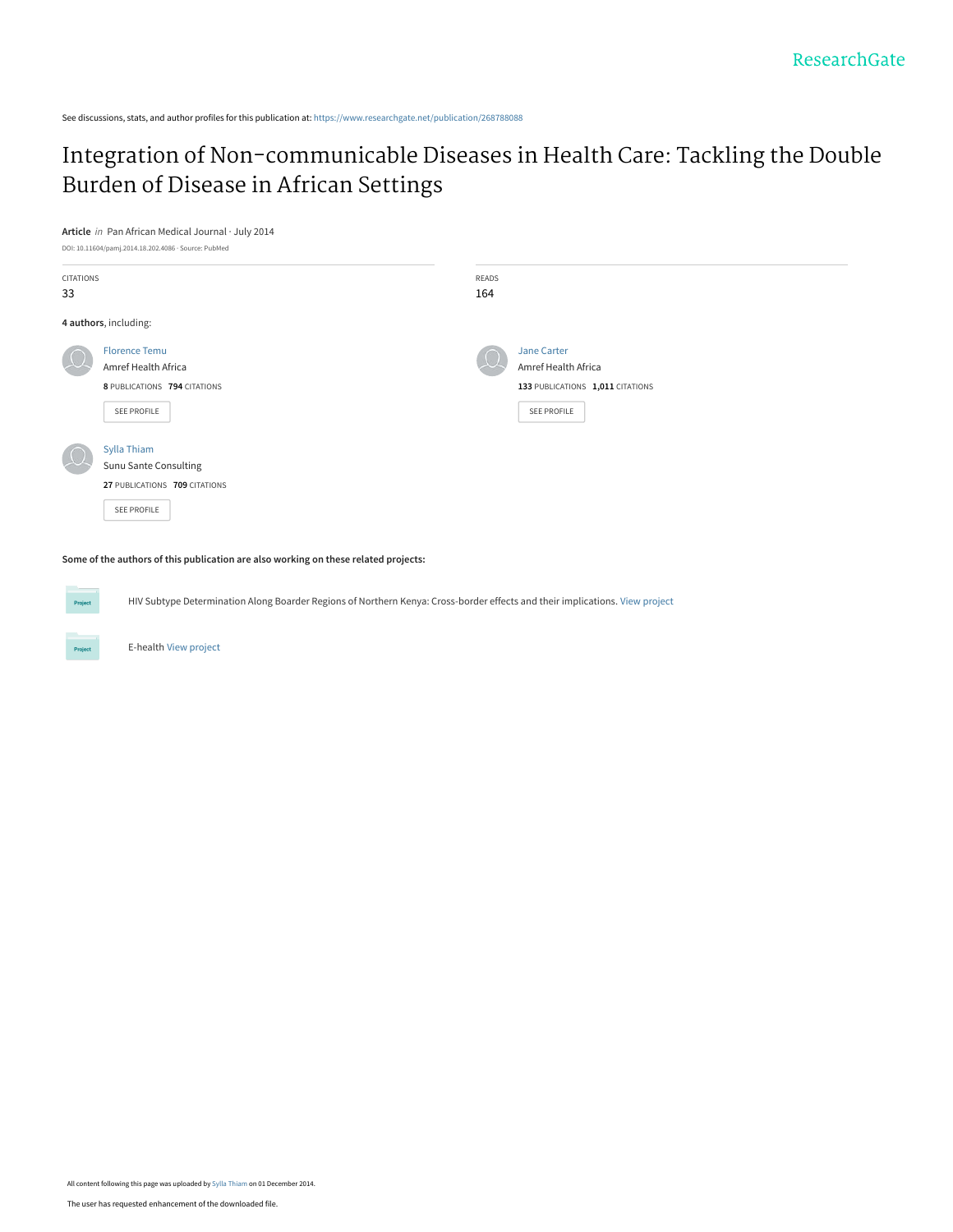

# **Commentary**

## **Integration of non-communicable diseases in health care: tackling the double burden of disease in African settings**

### **Florence Temu<sup>1</sup> , Marcus Leonhardt<sup>1</sup> , Jane Carter<sup>1</sup> , Sylla Thiam1,&**

<sup>1</sup>African Medical and Research Foundation, International Training Centre, Nairobi, Kenya

&Corresponding author: Sylla Thiam, African Medical and Research Foundation, International Training Centre, Nairobi, Kenya

Key words: Non-communicable diseases, health care, burden of disease, Africa

Received: 24/02/2014 - Accepted: 20/03/2014 - Published: 05/07/2014

### **Abstract**

Sub-Saharan African countries now face the double burden of Non Communicable and Communicable Diseases. This situation represents a major threat to fragile health systems and emphasises the need for innovative integrative approaches to health care delivery. Health services need to be reorganised to address populations' needs holistically and effectively leverage resources in already resource-limited settings. Access and delivery of quality health care should be reinforced and implemented at primary health care level within the framework of health system strengthening. Competencies need to be developed around services provided rather than specific diseases. New models of integration within the health sector and other sectors should be explored and further evidence generated to inform policy and practice to combat the double burden.

### **Pan African Medical Journal. 2014; 18:202 doi:10.11604/pamj.2014.18.202.4086**

This article is available online at: http://www.panafrican-med-journal.com/content/article/18/202/full/

© Sylla Thiam et al. The Pan African Medical Journal - ISSN 1937-8688. This is an Open Access article distributed under the terms of the Creative Commons Attribution License (http://creativecommons.org/licenses/by/2.0), which permits unrestricted use, distribution, and reproduction in any medium, provided the original work is properly cited.

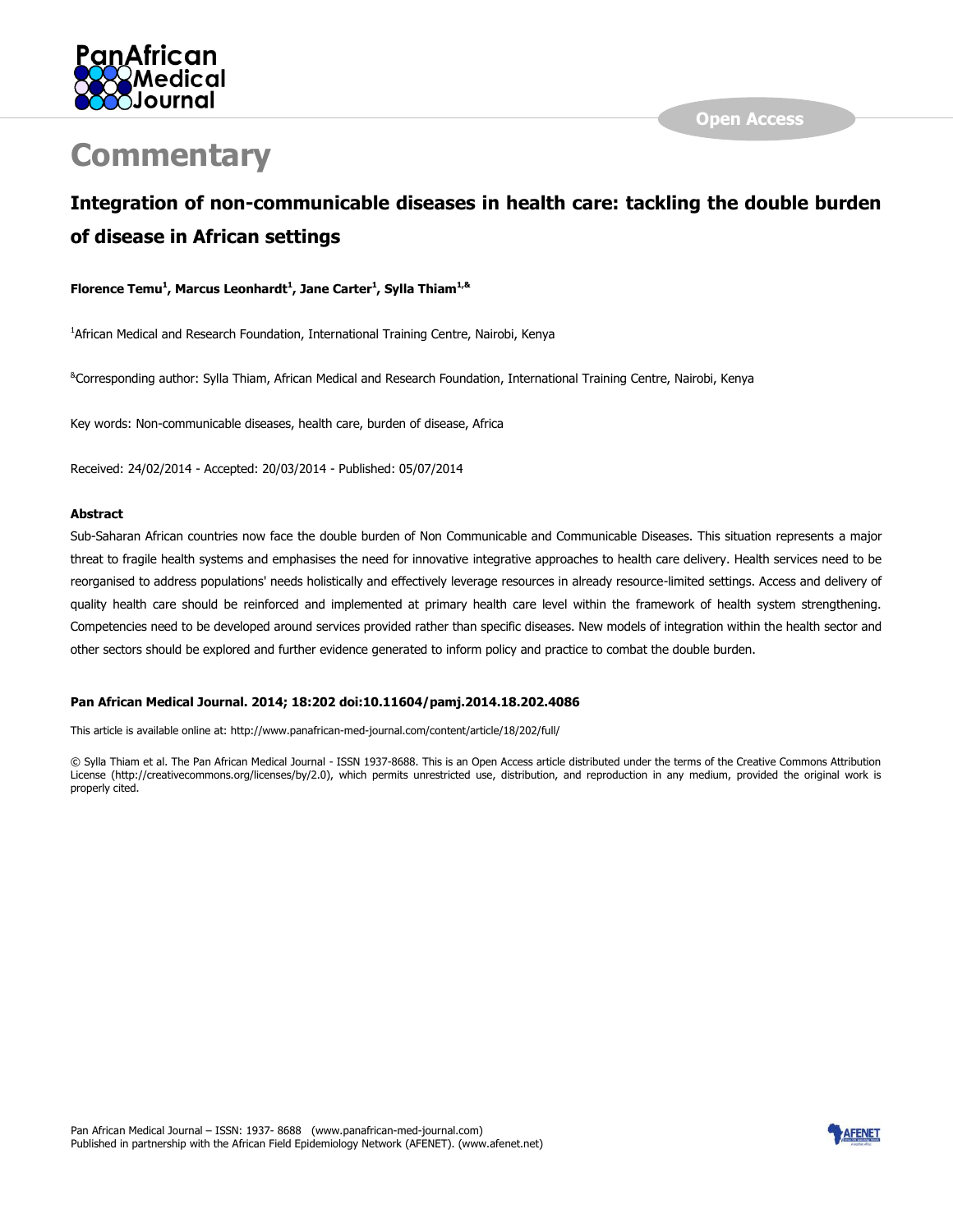## **Introduction**

Sub-Saharan Africa is experiencing a rapid epidemiological transition with the growing burden of non-communicable diseases (NCDs), as a result of the rapid urbanisation and westernisation of lifestyles, decreasing physical activity, changing dietary habits and increasing longevity of the population. In developing countries NCDs have now overtaken communicable diseases (CDs) as the prime cause of mortality (54% compared to 36%) [\[1,](file:///C:\Users\iamong\Desktop\PAMJ%20PDF%20files\PAMJ-18-201-250\PAMJ-18-201_250\PAMJ-18-202-article.htm%23ref1)[2](file:///C:\Users\iamong\Desktop\PAMJ%20PDF%20files\PAMJ-18-201-250\PAMJ-18-201_250\PAMJ-18-202-article.htm%23ref2%20) ]. According to the World Bank, mortality due to NCDs will have risen from 28% in 2008 to 46% by 2030, representing a 64% increase. This will amount to a 34% increase in healthy years lost, based on Disability Adjusted Life Years [\[3\]](file:///C:\Users\iamong\Desktop\PAMJ%20PDF%20files\PAMJ-18-201-250\PAMJ-18-201_250\PAMJ-18-202-article.htm%23ref3). A recent study conducted jointly by the World Economic Forum and Harvard University showed that NCDs will cost the world economy \$47 trillion over the next 20 years, representing 75% of global gross domestic product (GDP) and surpassing the cost of the global financial crisis [\[4\]](file:///C:\Users\iamong\Desktop\PAMJ%20PDF%20files\PAMJ-18-201-250\PAMJ-18-201_250\PAMJ-18-202-article.htm%23ref4). This is compared to an estimated cost of \$11.4 billion a year in low- and middle- income countries to provide basic packages of cost effective strategies to prevent and treat NCDs. NCDs and CDs are therefore placing a joint strain on the already fragile health systems of Sub-Saharan African countries [\[5\]](file:///C:\Users\iamong\Desktop\PAMJ%20PDF%20files\PAMJ-18-201-250\PAMJ-18-201_250\PAMJ-18-202-article.htm%23ref5) with an expected adverse impact on the health of the people.

The Millennium Development Goals (MDGs) have proved to be a lost opportunity for addressing NCDs. NCDs strongly contribute to all eight MDGs but omission of NCD indicators in the MDGs has resulted in failure to secure adequate attention and donor funding for NCDs. This is linked to the global focus on communicable diseases (CDs), mainly HIV/AIDS, malaria and TB, which have been prioritized for major funding support over the last decade. In addition, vertical programming as the main approach to disease control has promoted fragmentation of the health services and placed additional constraints on the already limited human resources for health.

Despite the global agenda, a number of African countries have already put NCD policy frameworks into place; however, major challenges remain in the implementation of effective strategies. Improper resource allocation, poor priority setting and lack of effective and feasible integrative models are major constraints to implementing NCD strategies in African countries. This scenario clearly calls for urgent public health interventions for NCDs especially targeting productive age groups in developing countries.

In 2010, NCDs were formally recognized at the UN General Assembly as an important missing element in the Millennium Development Goals (MDGs) [\[6\]](file:///C:\Users\iamong\Desktop\PAMJ%20PDF%20files\PAMJ-18-201-250\PAMJ-18-201_250\PAMJ-18-202-article.htm%23ref6). A meeting of the United Nations General Assembly in September 2011 addressed the prevention and control of NCDs. A number of resolutions were drawn up emphasizing the linkages between non-communicable diseases and communicable diseases, and a call made for appropriate integration. This paper seeks to analyse the issue of integration of CDs and NCDs in health care in developing countries and outlines the challenges and the need for innovative approaches to address the double burden of disease in Africa.

## **Integration of Non-Communicable Diseases in African health systems**

#### **1. Integrative approaches for better health care**

In the light of the rapidly increasing double-disease burden of CDs and NCDs in African countries, it is becoming essential to use the limited resources available in the most effective way. Health planners and policy and decision makers need to agree that health systems must address populations holistically and not address diseases in a discrete manner. Vertical disease programmes, with their targeted funding and interventions, have aimed to achieve specific results within a given time-frame, but at the expense of a holistic approach to managing health. On the other hand, an integrated approach seeks to address health problems by providing services in a comprehensive manner. These two approaches may not be mutually exclusive and ways of combining their respective strengths need to be explored in the context of health system strengthening [\[7\]](file:///C:\Users\iamong\Desktop\PAMJ%20PDF%20files\PAMJ-18-201-250\PAMJ-18-201_250\PAMJ-18-202-article.htm%23ref7). According to the country specific context, approaches of integration could be considered on a case by case basis [\[8\]](file:///C:\Users\iamong\Desktop\PAMJ%20PDF%20files\PAMJ-18-201-250\PAMJ-18-201_250\PAMJ-18-202-article.htm%23ref8).

Knowing that interventions targeted against one of the disease burdens will impact the other, it is paramount that interventions are conducted jointly instead of competing for limited resources. This is a critical policy consideration requiring new thinking and approaches [\[9\]](file:///C:\Users\iamong\Desktop\PAMJ%20PDF%20files\PAMJ-18-201-250\PAMJ-18-201_250\PAMJ-18-202-article.htm%23ref9). An approach towards health-centred management rather than a disease-centred model is now needed to tackle the two disease burdens in Africa. Integrative approaches provide holistic options focused on the health needs of people and communities, and thereby enhance community self-reliance [\[8\]](file:///C:\Users\iamong\Desktop\PAMJ%20PDF%20files\PAMJ-18-201-250\PAMJ-18-201_250\PAMJ-18-202-article.htm%23ref8). This will give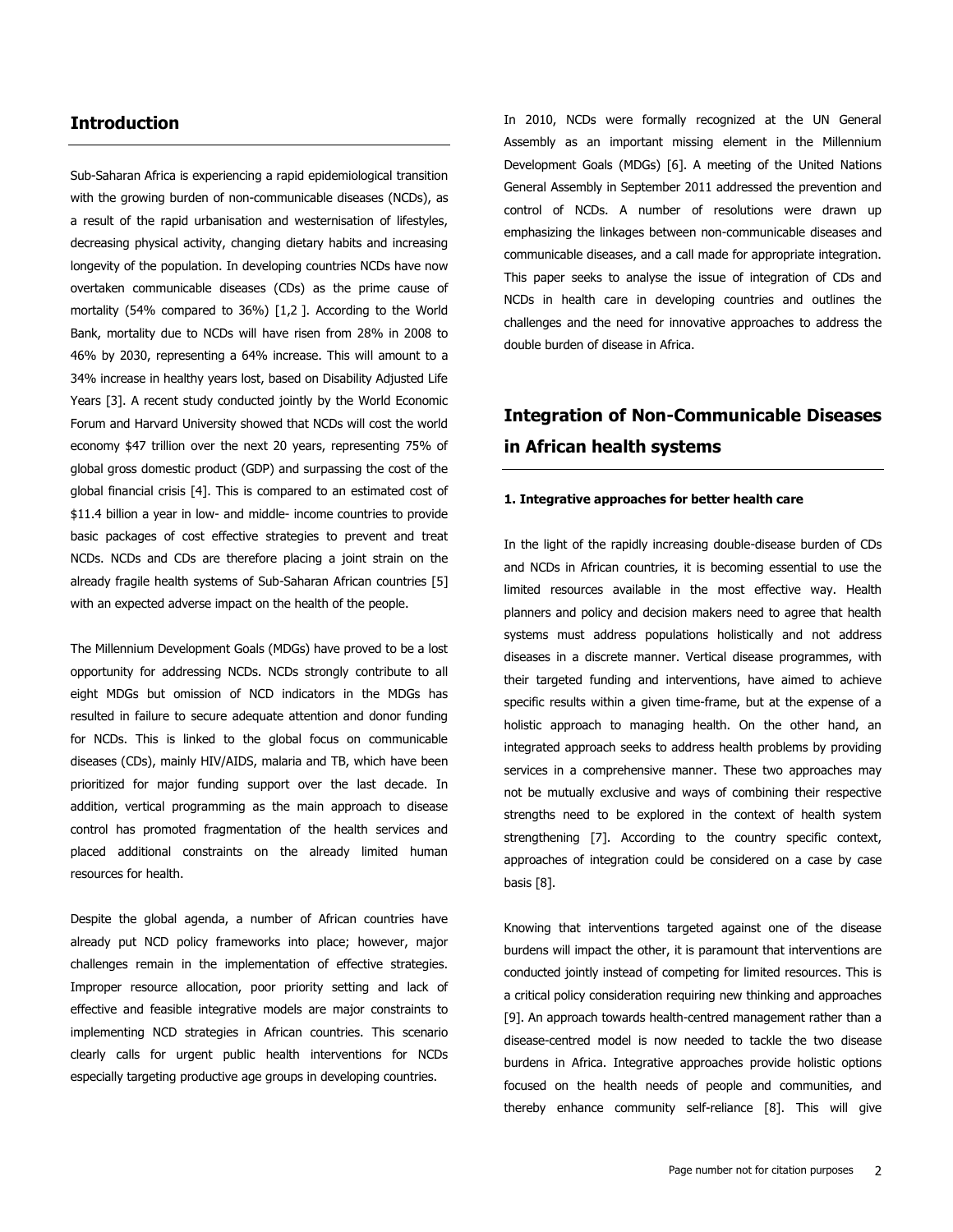communities the opportunity to voice their concerns and provide inputs into interventions taking place in their home areas.

Given the scarcity of resources and competition in priority setting within the health sector and among other government sectors, there is clear justification for integration. All resources, both human and financial, need to be integrated to address the major disease burdens affecting communities. Integrated interventions are possible at all levels, including health facility, community and household, as long as they are well designed and packaged.

## **2. Strengthening Primary Health Care as part of Health System Strengthening**

Knowing the critical role of strong health systems to deliver quality and timely services to meet targets, the World Health Organization has championed the concept of Health System Strengthening (HSS). This in turn has contributed to creating opportunities for donors to support HSS. Priorities for both CDs and NCDs should be used to address required improvements in the health system, addressing generic issues such as human resources, financing, drug supply, quality assurance and information management [\[10\]](file:///C:\Users\iamong\Desktop\PAMJ%20PDF%20files\PAMJ-18-201-250\PAMJ-18-201_250\PAMJ-18-202-article.htm%23ref10).

Prevention and control of NCDs are best implemented at Primary Health Care (PHC) level. It is therefore essential to build and strengthen health systems to effectively respond to the challenge of NCDs at this level [\[7,](file:///C:\Users\iamong\Desktop\PAMJ%20PDF%20files\PAMJ-18-201-250\PAMJ-18-201_250\PAMJ-18-202-article.htm%23ref7)[11\]](file:///C:\Users\iamong\Desktop\PAMJ%20PDF%20files\PAMJ-18-201-250\PAMJ-18-201_250\PAMJ-18-202-article.htm%23ref11). With much of disease management at primary health care level currently based on syndromic approaches, many early signs and symptoms of NCDs go unnoticed or are neglected. It is necessary for clinicians to revert to basic clinical practices including targeted history taking and physical examination, use of appropriate laboratory investigations to guide diagnostic and management decisions, and planning for follow-up and reassessment. In addition, health workers have insufficient time and often lack the up to date knowledge required to counsel patients and community members on the lifestyle changes necessary to prevent and control NCDs.

Basic clinical and diagnostic skills are taught at pre-service level, but are usually not addressed in in-service training programmes, which are generally funded and organised by vertical disease-control programmes. In-service training programmes therefore rarely address an integrated approach to health care delivery. This requires a completely new approach to in-service training programmes, which should address enhancing the competencies of health personnel to address holistic health care needs of people and

communities [\[8\]](file:///C:\Users\iamong\Desktop\PAMJ%20PDF%20files\PAMJ-18-201-250\PAMJ-18-201_250\PAMJ-18-202-article.htm%23ref8) , organized around the scope of work that each health cadre performs [\[12\]](file:///C:\Users\iamong\Desktop\PAMJ%20PDF%20files\PAMJ-18-201-250\PAMJ-18-201_250\PAMJ-18-202-article.htm%23ref12). Task shifting to lay health workers and communities may also be considered. Use of new technologies such as e-learning and m-learning could help train or retrain an important number of health workers in a short period of time [\[13\]](file:///C:\Users\iamong\Desktop\PAMJ%20PDF%20files\PAMJ-18-201-250\PAMJ-18-201_250\PAMJ-18-202-article.htm%23ref13).

African countries must avoid adopting the costly health care systems adopted by developed countries. Health systems in Africa were mainly designed to respond to CDs which affected millions of people, but the structure of health systems now need to evolve to address the nearly one billion of inhabitants who will live longer and suffer from a broader range of ailments. Frameworks and structures set up for CDs management such as supply chain management, training, communication, surveillance, supervision, and monitoring and evaluation need to be restructured to be able to address health problems in an integrated manner.

#### **3. Models of integration**

Many existing health interventions are already structured for ready integration, for example, antenatal care and family planning with holistic cervical cancer programming. Programmes for communicable diseases that have associations with NCDs can also be readily integrated, for example, HIV/AIDS and Tuberculosis (TB) with diabetes, HIV/TB/ Malaria and Maternal Health with cervical cancer and Kaposi.s sarcoma; malaria with Burkitt.s lymphoma; schistosomiasis with cancer of the urinary bladder.

Prevention packages for NCDs also lend themselves to integration. Addressing lifestyles and behaviour will also impact on the prevention of many communicable diseases, for instance, avoiding tobacco use and harmful use of alcohol, and eating a healthy diet will also promote a stronger immune system less prone to infection. Other health problems common in the developing world, such as nutrition and mycotoxicosis, will finally be addressed by health interventions delivered in an integrated manner.

Health systems will be better able to response to community health needs and priorities when people.s needs are central and there is proper use of community knowledge and participation. Preventive health interventions need to engage grassroots community and support groups instead of addressing individual patients on a oneto-one basis. Integration of NCD components can easily be included in comprehensive health education, communication and promotion packages for communities and families at household level. These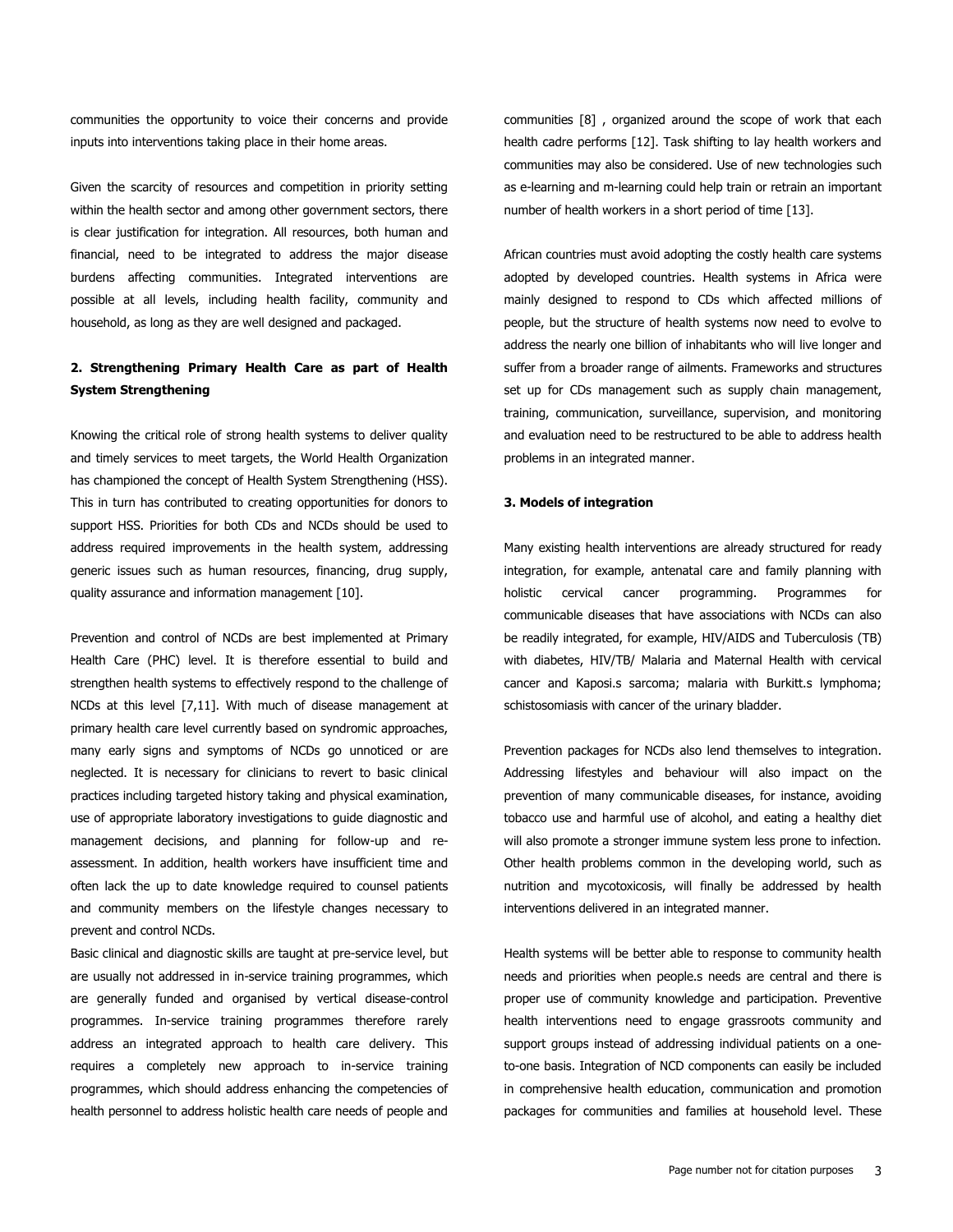can form an integral component of the work of community volunteers. Community-based disease surveillance and screening programmes can be used effectively for case finding, linked with effective referral systems and accessible health care that provides quality services properly equipped to address these conditions.

Given the challenges and scarcity of effective treatment centres for some non-communicable diseases, such as cancers, effective health referral systems need to be established at country level. With a clear vision for health and development under the leadership of regional economic bodies and/or the African Union, a pan-country mechanism can be used to create specialized Centres of Excellence for the prevention, care and research into specific diseases. This mechanism will also promote retention of locally available resources and could stimulate the development of medical tourism within Africa.

#### **4. Evidence**

Since for many years public health policies have focused on the control of infectious diseases, country-specific data on NCDs in Africa are scarce and most of the available data are based on estimations. Even national surveys such as Demographic and Health Surveys (DHS) do not provide data on NCDs. It is widely acknowledged that accurate information is crucial for informed policy decisions. Therefore monitoring and evaluation systems should be reinforced and integrated to gather data on noncommunicable diseases [\[12\]](file:///C:\Users\iamong\Desktop\PAMJ%20PDF%20files\PAMJ-18-201-250\PAMJ-18-201_250\PAMJ-18-202-article.htm%23ref12). Routine data can be complemented by health surveys to provide key information for decision-makers, programme planners and policy makers to prioritize the development and implementation of policies and strategies targeting NCDs.

Furthermore there are clear gaps in the evidence of successful implementation of NCD interventions within the primary health care setting in African countries. Models and approaches to properly inform the design of interventions that address the needs of communities and individuals are lacking [\[14\]](file:///C:\Users\iamong\Desktop\PAMJ%20PDF%20files\PAMJ-18-201-250\PAMJ-18-201_250\PAMJ-18-202-article.htm%23ref14). There is an urgent need to fill these knowledge gaps to support the prevention and care of NCDs.

### **Integration with other sectors: Multi-sectoral**

Both CDs and NCDs have a negative effect on national income, productivity and household expenditure and therefore have an impact on economic growth. There is strong evidence that health is an important factor in economic development which calls for a global approach to address health for development. Therefore multisectoral action beyond the health sector is required. People with lower education and economic status are more vulnerable and are more exposed to ill health and are increasingly affected by NCDs.

Food security has become another important area for resource allocation for developing countries. Ensuring food security is critical for preventing NCDs, a major example being the link between aflatoxin exposure and several health-related conditions including acute and chronic aflatoxicosis, aflatoxin-related immune suppression, liver cancer, liver cirrhosis and maternal and child health problems such as anaemia, malnutrition and stunting [\[15\]](file:///C:\Users\iamong\Desktop\PAMJ%20PDF%20files\PAMJ-18-201-250\PAMJ-18-201_250\PAMJ-18-202-article.htm%23ref15).

Climate change and environmental degradation is another global agenda targeting developing countries. With the pace of urbanization and predominance of urban slums, urban planning and sustainable environment also need to be considered as one of the preventive aspects of NCDs. It is therefore important to address the determinants of health more holistically as an integrated component of comprehensive development policies to improve the health of populations. This will reduce inequalities and ultimately break the cycle of poverty and disease [\[5,](file:///C:\Users\iamong\Desktop\PAMJ%20PDF%20files\PAMJ-18-201-250\PAMJ-18-201_250\PAMJ-18-202-article.htm%23ref5) [15,](file:///C:\Users\iamong\Desktop\PAMJ%20PDF%20files\PAMJ-18-201-250\PAMJ-18-201_250\PAMJ-18-202-article.htm%23ref%2015) [16\]](file:///C:\Users\iamong\Desktop\PAMJ%20PDF%20files\PAMJ-18-201-250\PAMJ-18-201_250\PAMJ-18-202-article.htm%23ref%2016).

## **Conclusion**

Health profiles in the African context show that health care systems struggle to establish and maintain integrated policies and deliver a comprehensive range of essential primary care services, including promotion and prevention, early detection and timely and quality management of NCDs. As a result, a large proportion of people with high NCD risk remain undiagnosed and untreated. It is time to consider integrated models for inclusion of NCDs into interventions to address the double burden of disease in Africa and other developing regions of the world. Some NCD interventions can be readily integrated with minimal effort into practices and procedures already in place for control and prevention of communicable diseases. There is need to strengthen research to generate credible evidence for influencing policy and practice as health systems struggle to respond to the two burdens. Developing and testing models that guide health systems to be more responsive to the health needs of communities is essential. Global discussions for the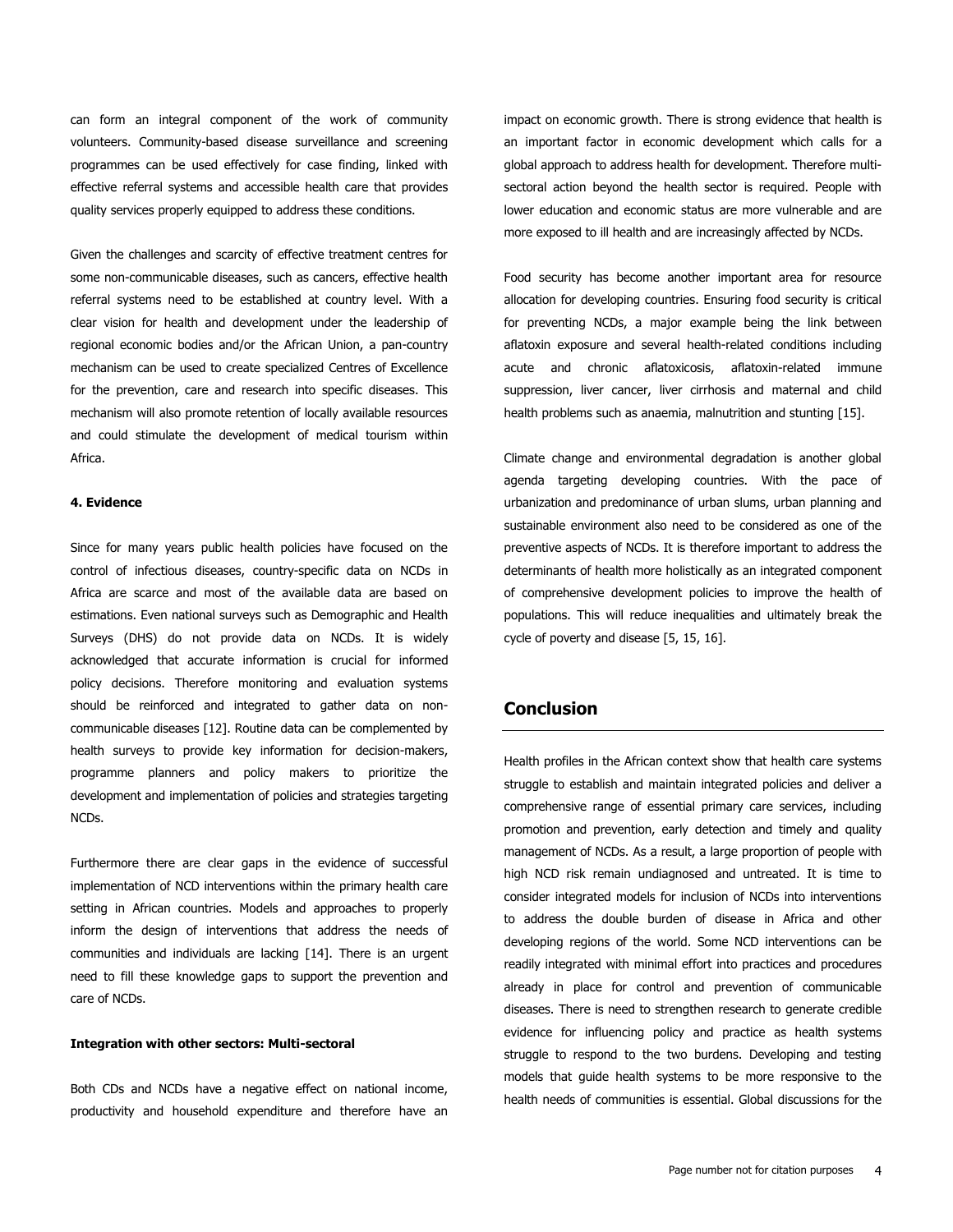Post-MDG 2015 agenda are clear opportunities to ensure NCDs are integrated and well embedded into the new goals and given the attention they deserve. There are number of initiatives taking place in Africa and globally such as Partnership for Aflatoxin Control in Africa (PACA) which need to be well articulated in the NCD agenda.

## **Competing interests**

The authors declared no competing interests.

## **References**

- 1. World Health Organization. Action Plan for Global Strategy for the Prevention and Control of Non communicable Diseases. WHO Publication. 2008. also available at www.who.int accessed on 12th April 2012.
- 2. Lopez AD. Disease Control Priorities Project: Global Burden of Diseases and Risk Factors. New York, Washington DC: Oxford University Press; World Bank.2006. also available at www.dcporg accessed on 2nd October 2011.
- 3. Nikolic I, Andersen E, Stanciole E Zaydman M. World Bank. Health and Nutrition Discussion Paper Chronic Emergency: why NCDs matter? 2011. **[Google Scholar](http://scholar.google.com/scholar?hl=en&q=+World+Bank)**
- 4. World Economic Forum and Harvard School of Public Health. The Global Economic Burden of Non Communicable Diseases. September 2011. **[Google Scholar](http://scholar.google.com/scholar?hl=en&q=+The+Global+Economic+Burden+of+Non+Communicable+Diseases)**
- 5. Chukwuma A. Facing the double disease burden in Sub-Saharan Africa: Is this inevitable?. Consultancy Africa Intelligence. 2012. http://www.consultancyafrica.com/index.php?option=com\_con tent&view=article&id=1022:facing-the-double-disease-burdenin-sub-saharan-africa-is-this-inevitable-&catid=61:hiv-aidsdiscussion-papers&Itemid=268 accessed on 7 April 2013.
- 6. United Nations. Prevention and control of non-communicable diseases. Resolution 64/265 adopted by the General Assembly, Sixty-fourth session agenda item 114. New York 2010. http://www.un.org/ga/search/view\_doc.asp?symbol=A/RES/64 /265&referer=http://www.who.int/nmh/publications/un\_resolut ion/en/index.html&Lang=E accessed on 29th July 2013.
- 7. Jai P Narain, Integrating Services for non communicable diseases prevention and control. Use of primary health care approach. Indian J Community Med. 2011; 36:67- 71. **[PubMed](http://www.ncbi.nlm.nih.gov/entrez/query.fcgi?db=PubMed&cmd=Search&doptcmdl=Citation&defaultField=Title+Word&term=Jai%20P%20Narain%5bauthor%5d+AND++Use+of+primary+health+care+approach)** | **[Google Scholar](http://scholar.google.com/scholar?hl=en&q=+Use+of+primary+health+care+approach)**
- 8. Nigatu T. Integration of HIV and Non communicable Diseases in Healthcare Delivery in Low and Middle-Income Countries. Prev Chronic Dis. 2012; 9: 110331. **[PubMed](http://www.ncbi.nlm.nih.gov/entrez/query.fcgi?db=PubMed&cmd=Search&doptcmdl=Citation&defaultField=Title+Word&term=Nigatu%20T%5bauthor%5d+AND++Integration+of+HIV+and+Non+communicable+Diseases+in+Healthcare+Delivery+in+Low+and+Middle-Income+Countries)** | **[Google](http://scholar.google.com/scholar?hl=en&q=+Integration+of+HIV+and+Non+communicable+Diseases+in+Healthcare+Delivery+in+Low+and+Middle-Income+Countries)  [Scholar](http://scholar.google.com/scholar?hl=en&q=+Integration+of+HIV+and+Non+communicable+Diseases+in+Healthcare+Delivery+in+Low+and+Middle-Income+Countries)**
- 9. Bygbjerg IC. Double burden of non communicable and infectious diseases in developing countries. Science. 2012 ;337(6101):1499-501. **[PubMed](http://www.ncbi.nlm.nih.gov/entrez/query.fcgi?db=PubMed&cmd=Search&doptcmdl=Citation&defaultField=Title+Word&term=Bygbjerg%20IC%5bauthor%5d+AND++Double+burden+of+non+communicable+and+infectious+diseases+in+developing+countries)** | **[Google Scholar](http://scholar.google.com/scholar?hl=en&q=+Double+burden+of+non+communicable+and+infectious+diseases+in+developing+countries)**
- 10. Frenck J. Bridging the Divide: Comprehensive Reform to Improve Health in Mexico. Lecture for WHO Commission on Social Determinants of Health, Nairobi, Kenya. 2006. http://www.who.int/social\_determinants/resources/frenk.pdf accessed on 2 April 2013.
- 11. Van Minh H, Do YK, Bautista MA, Tuan Anh T. Describing the primary care system capacity for the prevention and management of non-communicable diseases in rural Vietnam. Int J Health Plann Manage. 2013. **[PubMed](http://www.ncbi.nlm.nih.gov/entrez/query.fcgi?db=PubMed&cmd=Search&doptcmdl=Citation&defaultField=Title+Word&term=Van%20Minh%20H%5bauthor%5d+AND++Describing+the+primary+care+system+capacity+for+the+prevention+and+management+of+non-communicable+diseases+in+rural+Vietnam)** | **[Google Scholar](http://scholar.google.com/scholar?hl=en&q=+Describing+the+primary+care+system+capacity+for+the+prevention+and+management+of+non-communicable+diseases+in+rural+Vietnam)**
- 12. Gounder CR, Chaison RE. A diagonal approach to building primary healthcare systems in ressource-limited settings:women centred integration of HIV/AIDS, tuberculosis, malaria, MCH and NCD initiatives. Trop Med and Int Health. 2012; 12: 1426-1431. **[PubMed](http://www.ncbi.nlm.nih.gov/entrez/query.fcgi?db=PubMed&cmd=Search&doptcmdl=Citation&defaultField=Title+Word&term=Gounder%20CR%5bauthor%5d+AND++A+diagonal+approach+to+building+primary+healthcare+systems+in+ressource-limited+settings:women+centred+integration+of+HIV/AIDS+tuberculosis+malaria+MCH+and+NCD+initiatives)** | **[Google Scholar](http://scholar.google.com/scholar?hl=en&q=+A+diagonal+approach+to+building+primary+healthcare+systems+in+ressource-limited+settings:women+centred+integration+of+HIV/AIDS+tuberculosis+malaria+MCH+and+NCD+initiatives)**
- 13. Lakati A, Ngatia P, Mbindyo C, Mukami D, Oywer E. Barriers to enrolment into a professional upgrading programme for enrolled nurses in Kenya. Pan African Medical Journal. 2012;13(Supp 1):10. **[PubMed](http://www.ncbi.nlm.nih.gov/entrez/query.fcgi?db=PubMed&cmd=Search&doptcmdl=Citation&defaultField=Title+Word&term=Lakati%20A%5bauthor%5d+AND++Barriers+to+enrolment+into+a+professional+upgrading+programme+for+enrolled+nurses+in+Kenya)** | **[Google Scholar](http://scholar.google.com/scholar?hl=en&q=+Barriers+to+enrolment+into+a+professional+upgrading+programme+for+enrolled+nurses+in+Kenya)**